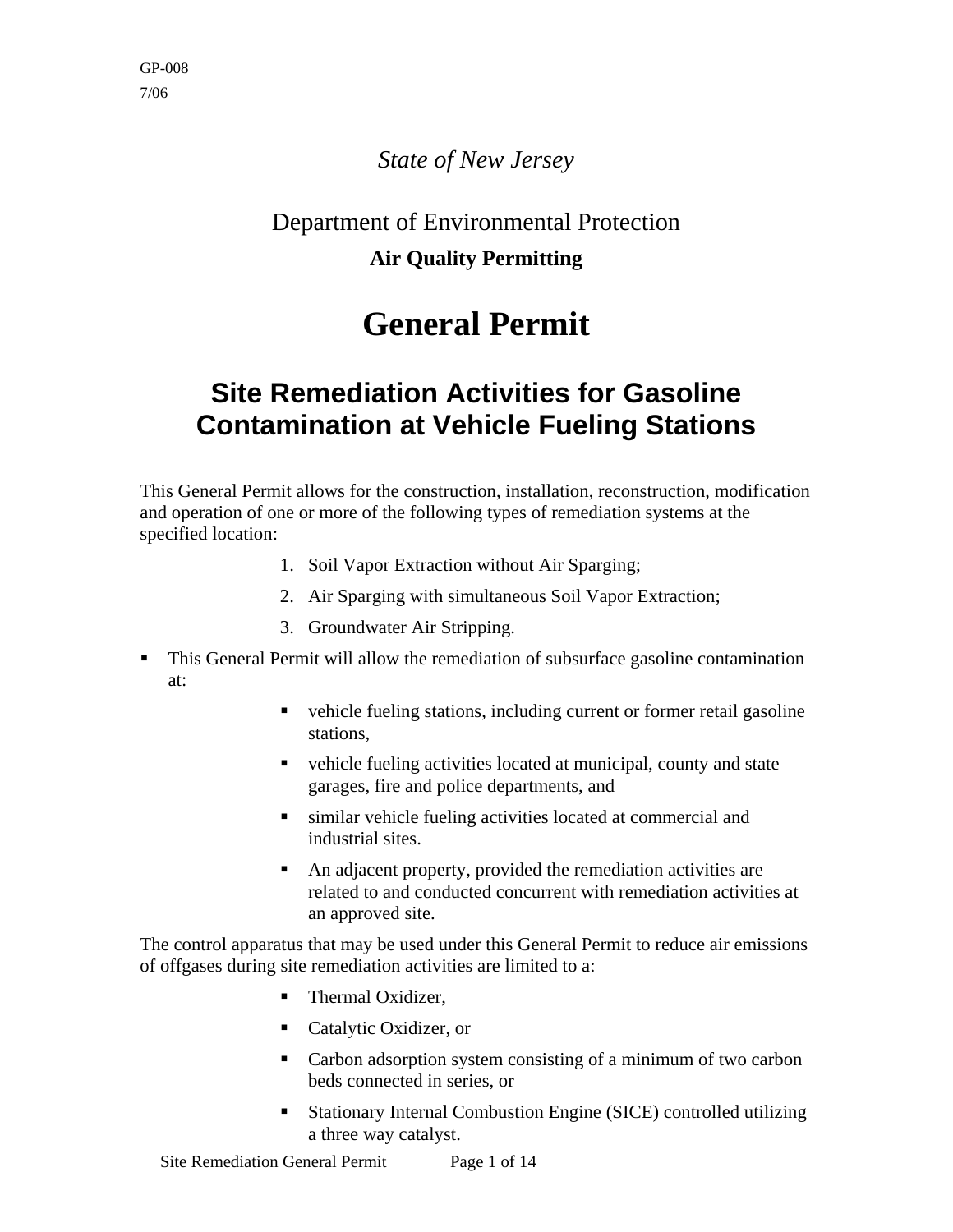GP-008 7/06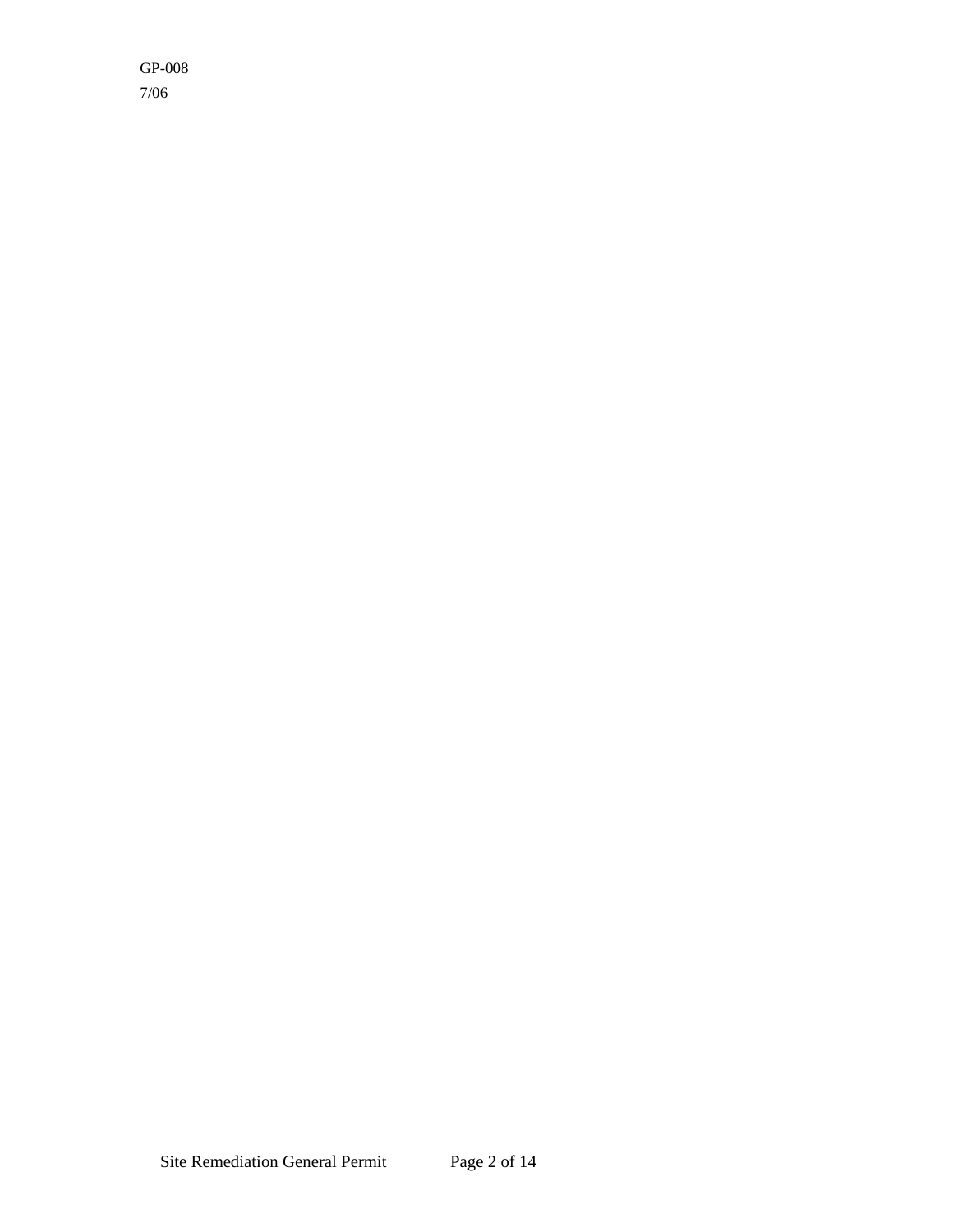GP-008 7/06

This General Permit allows the replacement of one type of remediation system and/or control apparatus with another system throughout the duration of the project as long as the equipment complies with the applicable requirements of this General Permit. This General Permit can also be used to conduct a pilot test at vehicle fueling station sites in accordance with N.J.A.C. 7:27-8.9 provided an approved control apparatus is used.

#### **I. DEFINITIONS**

The terms used in this General Permit shall have the meanings given to them in N.J.A.C. 7:27-8 and/or N.J.A.C. 7:27-22, except as listed below:

- **Air Sparging** means a site remediation system where air or oxygen is injected into the soil or groundwater to enhance mass transfer of the contaminants from the soil or groundwater into the injected air or oxygen.
- **Off-gas Control Apparatus** means a pollution control device used to reduce emissions of VOCs before discharge to the atmosphere by treatment of the off-gases produced as a result of site remediation activity.
- **Soil Vapor Extraction** means a site remediation activity where soil gases (and contaminants) are removed from the unsaturated soil zone using a vacuum system.
- **Groundwater Air Stripping** means a site remediation activity, where VOC contaminated groundwater is pumped to a vessel where the VOC contaminants are removed by contact with an air stream and the off-gases discharged to the atmosphere.
- **Vehicle Fueling Station** means current or former retail gasoline stations, vehicle fueling operations at municipal, county and state garages, fire and police departments, and similar vehicle fueling activities located at commercial and industrial sites. The site remediation activities covered under this General Permit are solely for contamination due to gasoline discharges. It does not include site remediation activities being conducted at bulk fuel terminals, petroleum refineries, or chemical manufacturing sites (SIC codes 5171, 2911, or 2800 - 2899, or equivalent industry classification codes).
- **Stationary Internal Combustion Engine (SICE)** means an internal combustion engine that is not self propelled.

#### **II. AUTHORITY**

This General Permit is issued under the authority N.J.S.A 26:2C-9.2. This General Permit shall allow for inspection and evaluation to assure conformance with all provisions of N.J.A.C. 7:27 et seq. An opportunity for public comment on this General Permit was provided on April 1, 2002.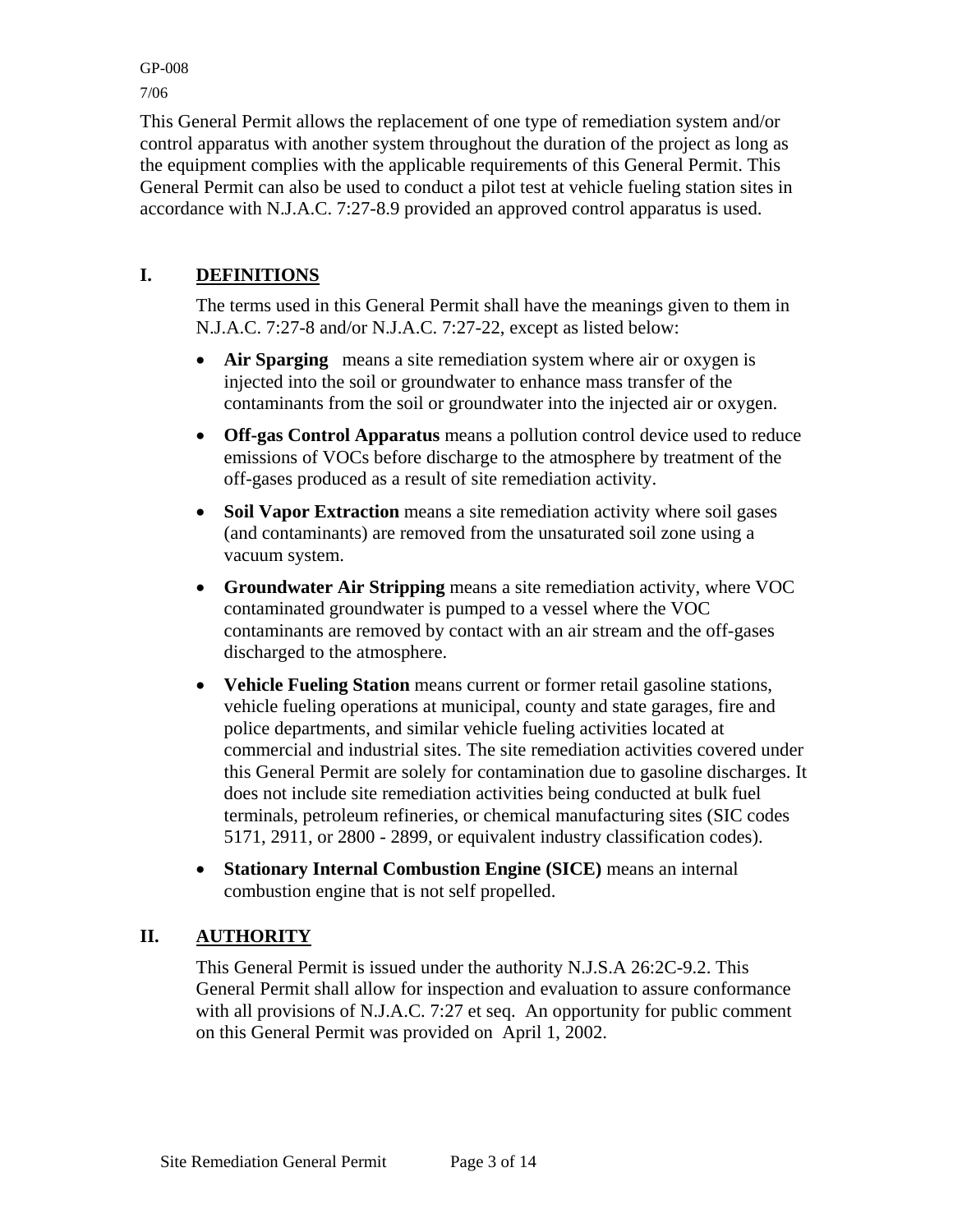#### **III. APPLICABILITY**:

This General Permit allows for the construction, installation, reconstruction, modification and operation of one or more of the following types of remediation systems at the specified location:

- 1. Soil Vapor Extraction Equipment operating without Air Sparging Equipment;
- 2. Soil Vapor Extraction Equipment operating simultaneously with Air Sparging Equipment;
- 3. Groundwater Air Stripping.

This General Permit will allow the remediation of subsurface gasoline contamination at vehicle fueling stations, including current or former retail gasoline stations, vehicle fueling activities located at municipal, county and state garages, fire and police departments, and similar vehicle fueling activities located at commercial and industrial sites. Remediation activities conducted at an adjacent property may be included under this General Permit as long as the activities are related to, and are conducted concurrent with, remediation activities at a vehicle fueling station covered by this General Permit and utilize an approved off-gas control apparatus*.* 

The site remediation activities covered under this General Permit are solely for contamination due to gasoline discharges. It does not include site remediation activities being conducted at bulk fuel terminals, petroleum refineries, or chemical manufacturing sites.

This General Permit can also be used to conduct a pilot test at vehicle fueling station sites in accordance with N.J.A.C. 7:27-8.9 as long as an approved off-gas control apparatus is used.

The off-gas control apparatus that may be used under this General Permit to reduce air emissions of off-gases during site remediation activities are limited to a thermal oxidizer, catalytic oxidizer, carbon adsorption system consisting of a minimum of two carbon beds connected in series or a stationary internal combustion engine (SICE) controlled utilizing a three way catalyst.

This General Permit allows the replacement of one type of remediation system and/or control apparatus with another system throughout the duration of the project as long as each complies with the applicable requirements of this General Permit. This provision permits the Permit Applicant to use the remediation systems and/or control devices that are the most suitable for the kind and amounts of air contaminants being emitted during the cleanup activity.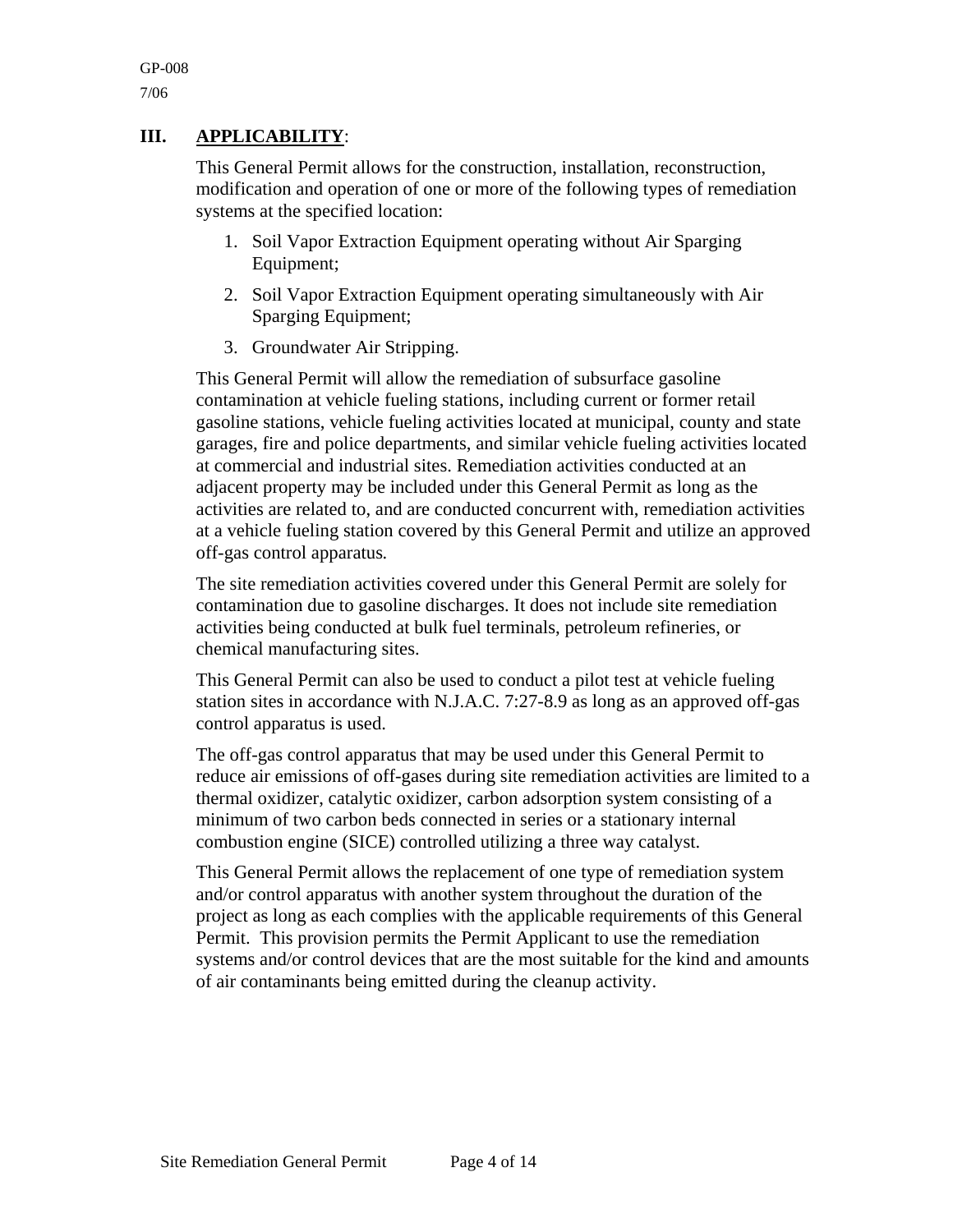7/06

#### **IV. EXCLUSIONS**

#### **This General Permit cannot be used for:**

- 1. Site remediation activities at sites other than Vehicle Fueling Stations, as defined above.
- 2. Site remediation activities at a bulk terminal, petroleum refinery, or chemical manufacturing site (SIC codes 5171, 2911, or 2800 - 2899, or equivalent).
- 3. Site remediation activities at a major facility which has an approved Subchapter 22 Operating Permit.
- 4. Site remediation activities for contaminants other than those resulting from a gasoline discharge. For example, cleanups involving chlorinated organic compounds, such as 1,1,1, trichloroethane (TCA), trichloroethylene (TCE), perchloroethylene, and other chlorinated degreasing solvents would not be covered by this General Permit.
- 5. Site remediation activities that do not utilize an off-gas control apparatus,
- 6. Site remediation activities (including pilot tests) that use an off-gas control apparatus other than a thermal oxidizer, catalytic oxidizer, carbon adsorption system (a minimum of two beds in series) or a stationary internal combustion engine (SICE) controlled utilizing a three way catalyst.
- 7. Site Remediation activities involving Air Sparging Equipment without the simultaneous operation of Soil Vapor Extraction Equipment consistent with the attached compliance plan.

#### **V. COMPLIANCE PLAN:**

Each piece of site remediation equipment, and associated control device, covered by this General Permit is subject to the following applicable requirements.

(*Note*: This General Permit does not include requirements of the Bureau of Underground Storage Tanks (BUST) or any other site remediation requirements. The Permittee should contact the BUST [609 292-8761] for information regarding other NJDEP requirements**)**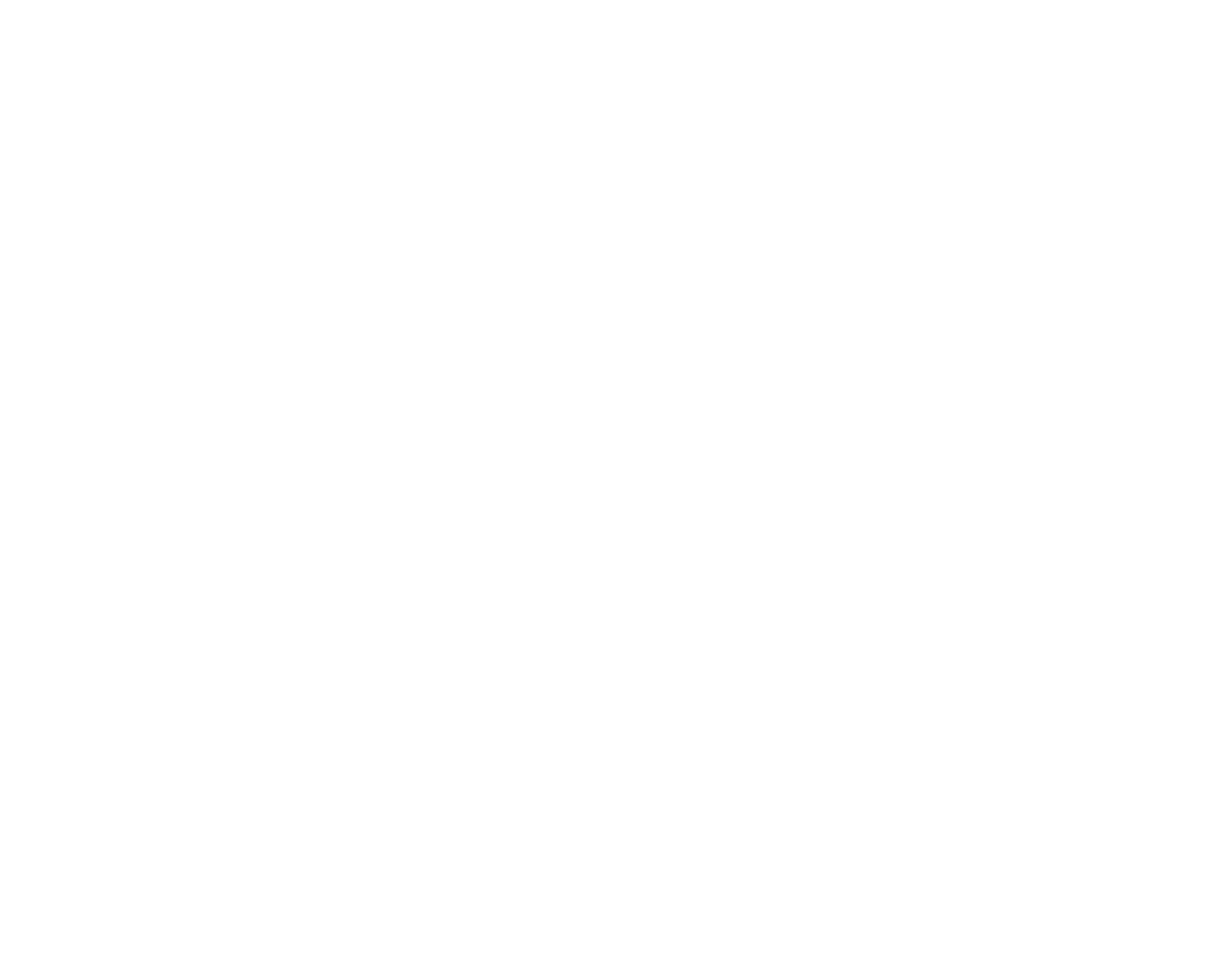#### 7/06

#### **COMPLIANCE PLAN: Site Remediation Activities at Vehicle Fueling Stations**

| No. | <b>Applicable Requirement</b><br>(State & Federal Requirement unless<br>otherwise indicated)                                                                                                                                                                                                                                                                                                                         | <b>Monitoring Requirement</b>                                                                                                                                                                                                                                                                                                                                                                                                                                                                                                                                                                                                                                                                                   | <b>Recordkeeping Requirement</b>                                                                                                                                                                                                                                                                                                                                                                                                                      | Submittal /<br><b>Action</b>                                                                                                                                                                                                                                         |
|-----|----------------------------------------------------------------------------------------------------------------------------------------------------------------------------------------------------------------------------------------------------------------------------------------------------------------------------------------------------------------------------------------------------------------------|-----------------------------------------------------------------------------------------------------------------------------------------------------------------------------------------------------------------------------------------------------------------------------------------------------------------------------------------------------------------------------------------------------------------------------------------------------------------------------------------------------------------------------------------------------------------------------------------------------------------------------------------------------------------------------------------------------------------|-------------------------------------------------------------------------------------------------------------------------------------------------------------------------------------------------------------------------------------------------------------------------------------------------------------------------------------------------------------------------------------------------------------------------------------------------------|----------------------------------------------------------------------------------------------------------------------------------------------------------------------------------------------------------------------------------------------------------------------|
| 1.  | The owner/operator (Permittee) shall notify<br>the appropriate Air Regional Field Office<br>(RFO) in writing at least seven days prior to<br>starting remediation activities. The Permittee<br>shall notify the RFO within thirty days of<br>completion of the project.                                                                                                                                              | None                                                                                                                                                                                                                                                                                                                                                                                                                                                                                                                                                                                                                                                                                                            | The Permittee shall maintain copies<br>of notifications available for NJDEP<br>inspection upon request for five<br>years.<br>[N.J.A.C 7:27-8.13(d)3]                                                                                                                                                                                                                                                                                                  | The Permittee shall notify the Air<br>Regional Field Office in writing at least<br>seven days prior to starting remediation<br>and within thirty days of completion of<br>the project.<br>[N.J.A.C 7:27-8.13(d)4]                                                    |
|     | [N.J.A.C. 7:27-8.13(a)]                                                                                                                                                                                                                                                                                                                                                                                              |                                                                                                                                                                                                                                                                                                                                                                                                                                                                                                                                                                                                                                                                                                                 |                                                                                                                                                                                                                                                                                                                                                                                                                                                       |                                                                                                                                                                                                                                                                      |
| 2.  | The owner/operator shall post the name of the<br>contact person and responsible person,<br>together with address and phone number, on a<br>permanent, legible sign in a conspicuous<br>location on the work site, prior to beginning<br>the work (not including pilot tests) to be                                                                                                                                   | None                                                                                                                                                                                                                                                                                                                                                                                                                                                                                                                                                                                                                                                                                                            | None                                                                                                                                                                                                                                                                                                                                                                                                                                                  | The Permittee shall report any non-<br>compliance within three working days<br>after the event in writing to the Air<br>Regional Enforcement Office.<br>[N.J.A.C 7:27-8.13(d)4]                                                                                      |
|     | performed in accordance with the permit.                                                                                                                                                                                                                                                                                                                                                                             |                                                                                                                                                                                                                                                                                                                                                                                                                                                                                                                                                                                                                                                                                                                 |                                                                                                                                                                                                                                                                                                                                                                                                                                                       |                                                                                                                                                                                                                                                                      |
|     | $[N.J.A.C. 7:27-8.13(a)]$                                                                                                                                                                                                                                                                                                                                                                                            |                                                                                                                                                                                                                                                                                                                                                                                                                                                                                                                                                                                                                                                                                                                 |                                                                                                                                                                                                                                                                                                                                                                                                                                                       |                                                                                                                                                                                                                                                                      |
| 3.  | No person shall cause, suffer, allow or permit<br>particles to be emitted from any stack or<br>chimney into the outdoor air the shade or<br>appearance of which is greater than or equal to<br>20 percent opacity, exclusive of condensed<br>water vapor, except for a period of not longer<br>than three minutes in any consecutive 30-<br>minute period.<br>[N.J.A.C. 7:27-6.2(d)] & [N.J.A.C. 7.27-<br>$6.2(e)$ ] | Monitored by visual determination<br>monthly based on an instantaneous<br>determination. For compliance with the<br>opacity standard, the Permittee shall<br>conduct visual opacity inspections<br>during<br>daylight<br>hours. Visual<br>inspections shall consist of a visual<br>survey to identify if the stack has visible<br>emissions. If visible emissions are<br>observed, the Permittee shall perform a<br>check via a certified opacity reader, in<br>accordance with N.J.A.C. 7:27B-2. If<br>visible emissions greater than the<br>prescribed standard are observed, the<br>Permittee shall perform a check via a<br>certified opacity reader, in accordance<br>with N.J.A.C. 7:27B-2 each day until | Recordkeeping by manually logging<br>parameter monthly and retain the<br>following records:<br>(1) Date and time of inspection;<br>(2) Emission Point number;<br>(3) Operational status of equipment:<br>(4) N.J.A.C. 7:27B-2 observed<br>results and conclusions;<br>(5) Description of corrective action<br>taken if needed;<br>1. Date and time opacity problem<br>was solved, if applicable;<br>2.<br>Name of person(s) conducting<br>inspection. | Notify by phone: Upon occurrence of<br>visible emissions, the Permittee shall<br>notify the Department immediately of<br>the event. Such notification shall be<br>made by calling the Environmental<br>Action Hotline at (877) 927-6337<br>$[N.J.A.C. 7:27-8.13(d)]$ |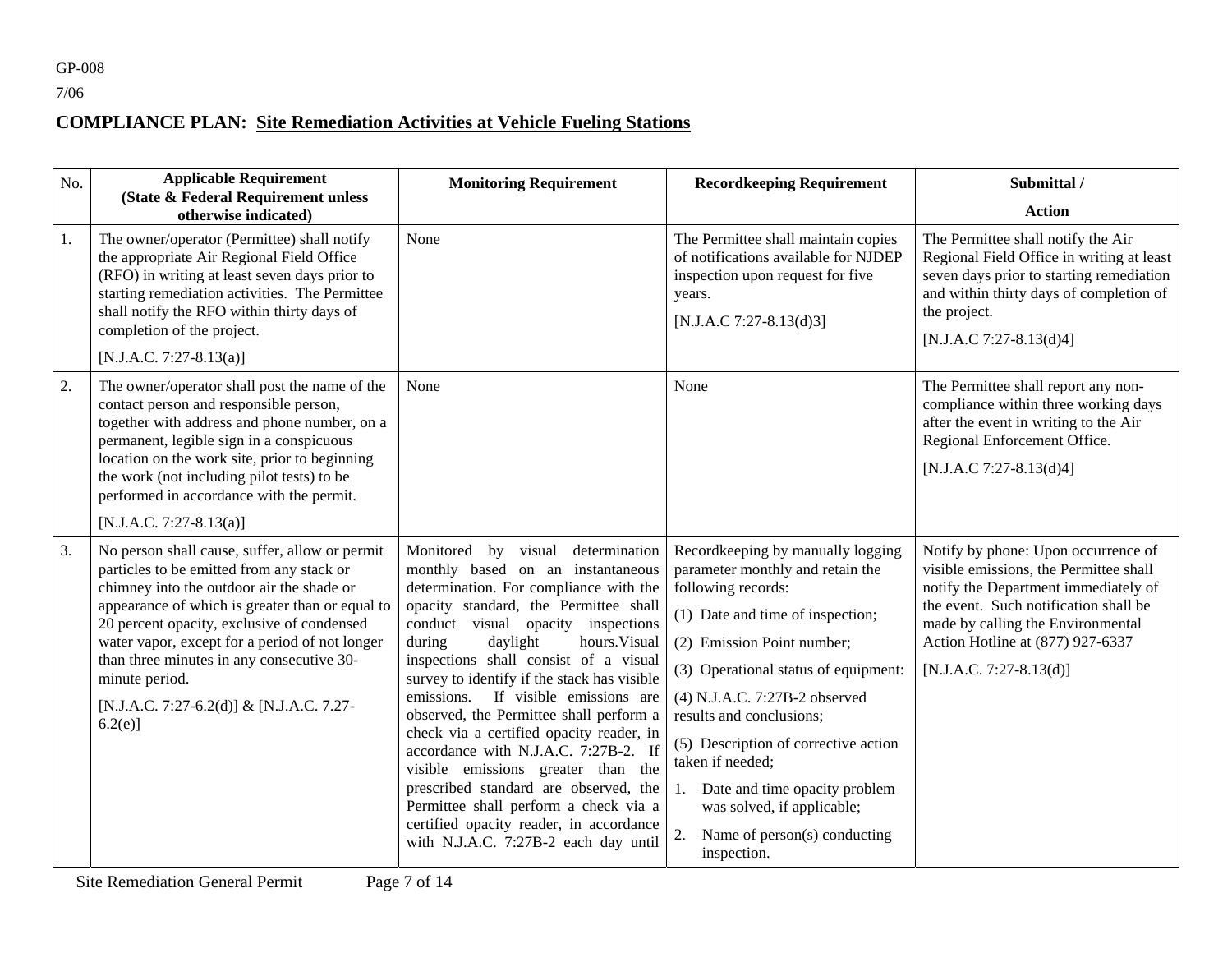|    | (State & Federal Requirement unless                                                                                                                                                                                                                                                                                                                                                                                                                                                                     |                                                                                       | <b>Recordkeeping Requirement</b>                                                                                                                                                                                                                                                                                                                                                                                                                                                                                                                                                                                                                                                         | Submittal /                                                                                                                                                                                                                                                                                                                                                                                                                                                                                                                               |
|----|---------------------------------------------------------------------------------------------------------------------------------------------------------------------------------------------------------------------------------------------------------------------------------------------------------------------------------------------------------------------------------------------------------------------------------------------------------------------------------------------------------|---------------------------------------------------------------------------------------|------------------------------------------------------------------------------------------------------------------------------------------------------------------------------------------------------------------------------------------------------------------------------------------------------------------------------------------------------------------------------------------------------------------------------------------------------------------------------------------------------------------------------------------------------------------------------------------------------------------------------------------------------------------------------------------|-------------------------------------------------------------------------------------------------------------------------------------------------------------------------------------------------------------------------------------------------------------------------------------------------------------------------------------------------------------------------------------------------------------------------------------------------------------------------------------------------------------------------------------------|
|    | otherwise indicated)                                                                                                                                                                                                                                                                                                                                                                                                                                                                                    |                                                                                       |                                                                                                                                                                                                                                                                                                                                                                                                                                                                                                                                                                                                                                                                                          | <b>Action</b>                                                                                                                                                                                                                                                                                                                                                                                                                                                                                                                             |
|    |                                                                                                                                                                                                                                                                                                                                                                                                                                                                                                         | corrective actions taken result in opacity<br>readings below the prescribed standard. | [N.J.A.C. 7:27-8.13(d)]                                                                                                                                                                                                                                                                                                                                                                                                                                                                                                                                                                                                                                                                  |                                                                                                                                                                                                                                                                                                                                                                                                                                                                                                                                           |
|    |                                                                                                                                                                                                                                                                                                                                                                                                                                                                                                         | $[N.J.A.C. 7:27-8.13(d)]$                                                             |                                                                                                                                                                                                                                                                                                                                                                                                                                                                                                                                                                                                                                                                                          |                                                                                                                                                                                                                                                                                                                                                                                                                                                                                                                                           |
| 4. | This equipment shall not cause any air<br>contaminant, including an air contaminant<br>detectable by the sense of smell, to be present<br>in the outdoor atmosphere in such quantity<br>and duration which is, or tends to be, injurious<br>to human health or welfare, animal or plant<br>life or property, or would unreasonably<br>interfere with the enjoyment of life or<br>property, except in areas over which the<br>owner or operator has exclusive use or<br>occupancy.<br>$[N.J.A.C 7:27-5]$ | None                                                                                  | The Permittee shall record in either a<br>permanent bound log book or in<br>readily accessible computer memory,<br>instances (date and time) when the<br>operation of equipment has the<br>potential to cause off-property<br>effects. All records must be<br>available for NJDEP inspection upon<br>request for the duration of the site<br>remediation project, plus 5 years.<br>(Note: This General Permit does not<br>include requirements of the Bureau<br>of Underground Storage Tanks<br>(BUST) or other site remediation<br>requirements. The Permittee should<br>contact BUST at (609) 292-8761 for<br>information regarding their<br>requirements.)<br>[N.J.A.C 7:27-8.13(d)3] | Any operation of the equipment which<br>may cause a release of air contaminants<br>in a quantity or concentration which<br>poses a potential threat to public health,<br>welfare, or the environment or which<br>might reasonably result in citizen<br>complaints shall be reported by the<br>Permittee as required by the Air<br>Pollution Control Act. The Permittee<br>shall immediately notify the<br>Department of any non-compliance by<br>calling the Environmental Action<br>Hotline at 1-877-927-6337<br>$[N.J.S.A 26:2C-19(e)]$ |
| 5. | Stack Height above ground greater than or                                                                                                                                                                                                                                                                                                                                                                                                                                                               | None                                                                                  | None                                                                                                                                                                                                                                                                                                                                                                                                                                                                                                                                                                                                                                                                                     | None                                                                                                                                                                                                                                                                                                                                                                                                                                                                                                                                      |
|    | equal to 20 ft.                                                                                                                                                                                                                                                                                                                                                                                                                                                                                         |                                                                                       |                                                                                                                                                                                                                                                                                                                                                                                                                                                                                                                                                                                                                                                                                          |                                                                                                                                                                                                                                                                                                                                                                                                                                                                                                                                           |
|    | [N.J.A.C. 7:27-8.13(d) 2ii]                                                                                                                                                                                                                                                                                                                                                                                                                                                                             |                                                                                       |                                                                                                                                                                                                                                                                                                                                                                                                                                                                                                                                                                                                                                                                                          |                                                                                                                                                                                                                                                                                                                                                                                                                                                                                                                                           |
| 6. | All components connected or attached to, or<br>serving the equipment or control apparatus<br>must be functioning properly and must be<br>used in accordance with all conditions and<br>provisions of this permit.<br>$[N.J.A.C. 7:27-8.3(e)]$                                                                                                                                                                                                                                                           | None                                                                                  | None                                                                                                                                                                                                                                                                                                                                                                                                                                                                                                                                                                                                                                                                                     | None                                                                                                                                                                                                                                                                                                                                                                                                                                                                                                                                      |
| 7. | The Permittee will be allowed to switch the<br>control apparatus throughout the duration of                                                                                                                                                                                                                                                                                                                                                                                                             | None                                                                                  | The Permittee shall maintain records<br>of all equipment and control                                                                                                                                                                                                                                                                                                                                                                                                                                                                                                                                                                                                                     | None                                                                                                                                                                                                                                                                                                                                                                                                                                                                                                                                      |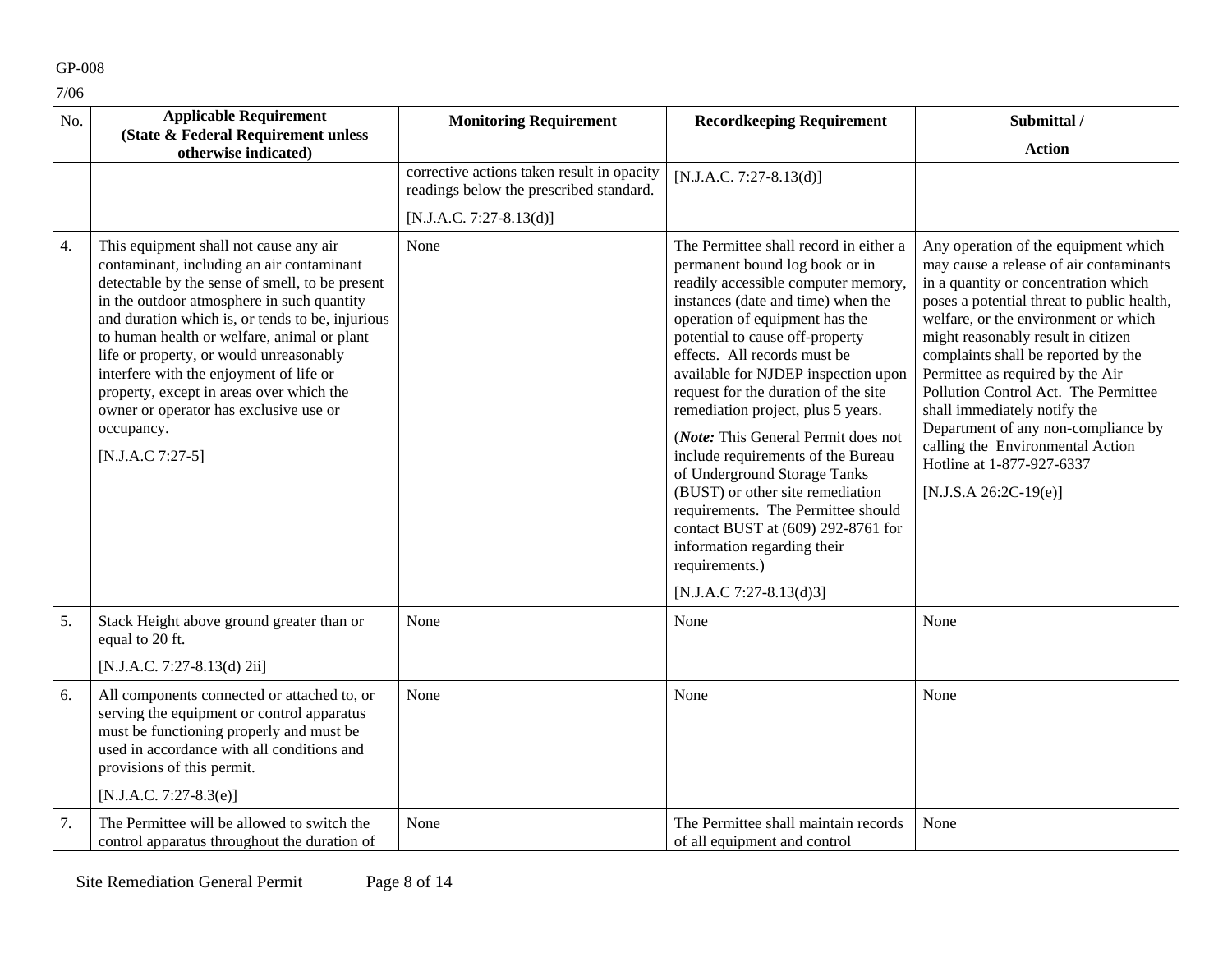| No. | <b>Applicable Requirement</b><br>(State & Federal Requirement unless                                                                                                                                                                                    | <b>Monitoring Requirement</b>                                                                                                                                                                                                                                                                                                                                                      | <b>Recordkeeping Requirement</b>                                                                                                                                                                                                                                                                                                                                                                                                             | Submittal /                                                                                                                                                                       |
|-----|---------------------------------------------------------------------------------------------------------------------------------------------------------------------------------------------------------------------------------------------------------|------------------------------------------------------------------------------------------------------------------------------------------------------------------------------------------------------------------------------------------------------------------------------------------------------------------------------------------------------------------------------------|----------------------------------------------------------------------------------------------------------------------------------------------------------------------------------------------------------------------------------------------------------------------------------------------------------------------------------------------------------------------------------------------------------------------------------------------|-----------------------------------------------------------------------------------------------------------------------------------------------------------------------------------|
|     | otherwise indicated)                                                                                                                                                                                                                                    |                                                                                                                                                                                                                                                                                                                                                                                    |                                                                                                                                                                                                                                                                                                                                                                                                                                              | <b>Action</b>                                                                                                                                                                     |
|     | the project as long as they meet the<br>requirements of this General Permit.<br>[N.J.A.C. 7:27-8.13(a)]                                                                                                                                                 |                                                                                                                                                                                                                                                                                                                                                                                    | apparatus used and make these<br>available for NJDEP inspection upon<br>request. The Permittee shall record<br>the date and time when the<br>equipment or control apparatus is<br>changed. Records shall be kept for<br>the duration of the site remediation<br>project, plus 5 years.<br>[N.J.A.C. 7:27-8.13(d)3]                                                                                                                           |                                                                                                                                                                                   |
| 8.  | <b>Sources Using Air Sparging are Subject to</b><br>Items 8 through 11<br>The ratio of the Soil Vapor Extraction rate to<br>the Air Sparging rate shall be at least three to<br>one $(3:1)$ at all times during operation.<br>$[N.J.A.C. 7:27-8.13(a)]$ | The Permittee shall monitor the ratio of<br>the SVE rate to the AS rate, by using<br>the flow rates as measured in<br>accordance with Facility Specific<br>Requirements References Numbers 10<br>and 11 at the following frequency:<br>once within the first seven operating<br>days after implementation of air<br>sparging and quarterly thereafter.<br>[N.J.A.C. 7:27-8.13(d)2] | The Permittee shall record the Soil<br>Vapor Extraction and Air Sparging<br>flow-rates at the time of the<br>measurements. The SVE/AS ratio<br>shall then be calculated and recorded<br>in a permanent bound logbook or in<br>readily accessible computer memory.<br>The records shall be available for<br>NJDEP inspection upon request for<br>the duration of the site remediation<br>project, plus 5 years.<br>$[N.J.A.C. 7:27-8.13(d)3]$ | The Permittee shall report any non-<br>compliance within three working days<br>after the event in writing to the Air<br>Regional Enforcement Office.<br>[N.J.A.C 7:27-8.13(d)4]   |
| 9.  | The Permittee shall air sparge at a minimum<br>depth of 10 feet below the ground surface.<br>$[N.J.A.C. 7:27-8.13(a)]$                                                                                                                                  | The Permittee shall monitor the depth of<br>the air sparging wells upon request of<br>the Department. This may be<br>monitored with the use of well permits<br>and well logs.<br>[N.J.A.C. 7:27-8.13(d)2]                                                                                                                                                                          | The Permittee shall maintain<br>documentation of construction<br>records for each air sparging well<br>and make them available for NJDEP<br>inspection for the duration of the site<br>remediation project, plus 5 years.<br>[N.J.A.C. 7:27-8.13(d)3]                                                                                                                                                                                        |                                                                                                                                                                                   |
| 10. | The maximum Soil Vapor Extraction rate shall<br>be 500 Actual Cubic Feet per Minute<br>(ACFM).<br>$[N.J.A.C. 7:27-8.13(a)]$                                                                                                                             | The Permittee shall monitor the Soil<br>Vapor Extraction rate using flow meters<br>or equipment settings. The Permittee<br>shall install, calibrate and maintain the<br>monitors in accordance with the                                                                                                                                                                            | The Permittee shall record the Soil<br>Vapor Extraction rate at the time of<br>the measurements in a permanent<br>bound logbook or in readily<br>accessible computer memory. The                                                                                                                                                                                                                                                             | The Permittee shall report any non-<br>compliance within three working days<br>after the event in writing to the Air<br>Regional Enforcement Office.<br>$[N.J.A.C.7:27-8.13(d)4]$ |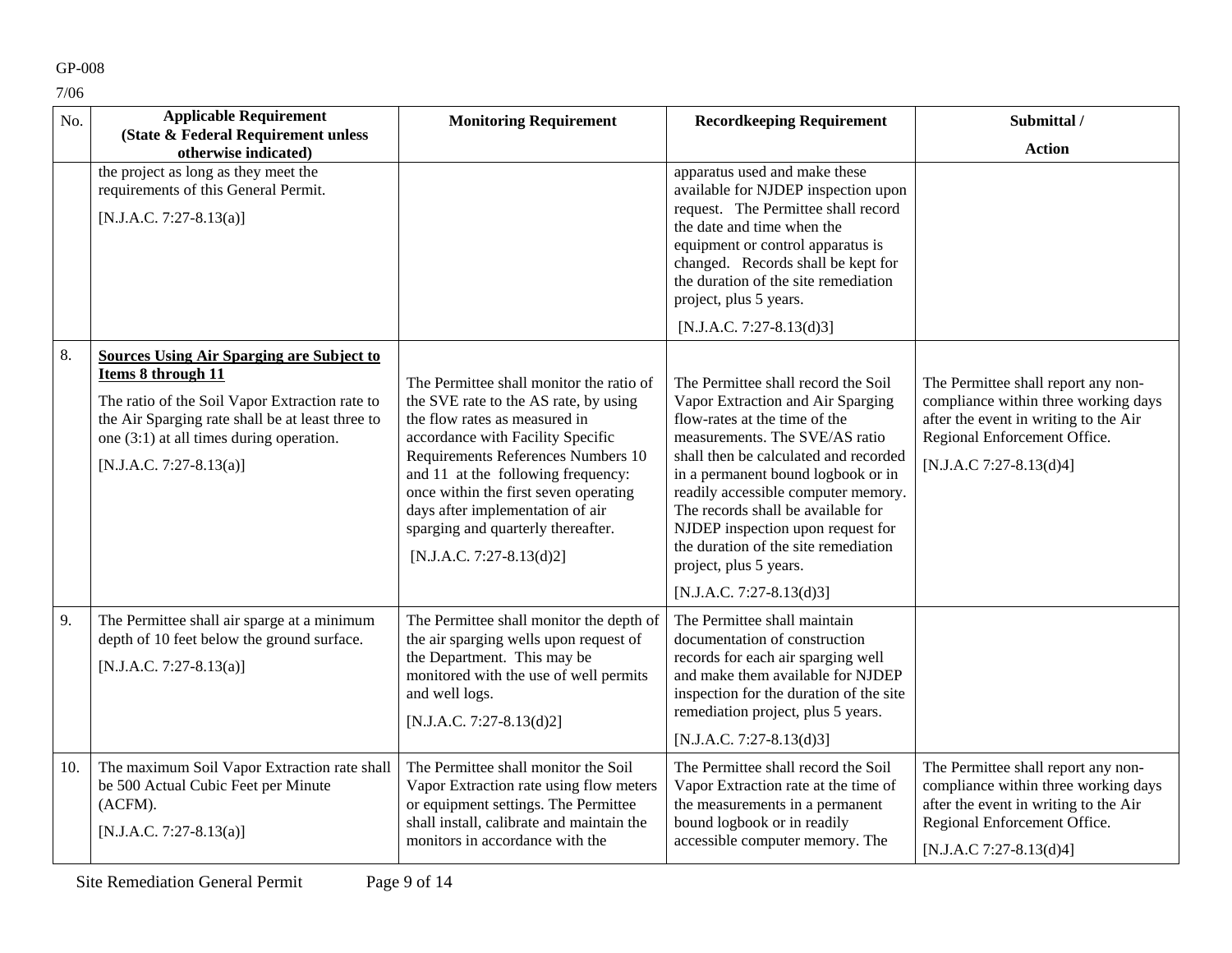| No. | <b>Applicable Requirement</b><br>(State & Federal Requirement unless                                                                                                                                                                                                                                                                                                                                                                                                                                                                                                              | <b>Monitoring Requirement</b>                                                                                                                                                                                                                                                                                                                                                                                                                                                                                                              | <b>Recordkeeping Requirement</b>                                                                                                                                                                                                                                                                                                             | Submittal /                                                                                                                                                                            |
|-----|-----------------------------------------------------------------------------------------------------------------------------------------------------------------------------------------------------------------------------------------------------------------------------------------------------------------------------------------------------------------------------------------------------------------------------------------------------------------------------------------------------------------------------------------------------------------------------------|--------------------------------------------------------------------------------------------------------------------------------------------------------------------------------------------------------------------------------------------------------------------------------------------------------------------------------------------------------------------------------------------------------------------------------------------------------------------------------------------------------------------------------------------|----------------------------------------------------------------------------------------------------------------------------------------------------------------------------------------------------------------------------------------------------------------------------------------------------------------------------------------------|----------------------------------------------------------------------------------------------------------------------------------------------------------------------------------------|
|     | otherwise indicated)                                                                                                                                                                                                                                                                                                                                                                                                                                                                                                                                                              |                                                                                                                                                                                                                                                                                                                                                                                                                                                                                                                                            |                                                                                                                                                                                                                                                                                                                                              | <b>Action</b>                                                                                                                                                                          |
|     |                                                                                                                                                                                                                                                                                                                                                                                                                                                                                                                                                                                   | manufacturer's specifications. The<br>monitoring frequency shall be as<br>follows: once within the first seven<br>operating days after implementation of<br>air sparging and quarterly thereafter.<br>[N.J.A.C. 7:27-8.13(d)2]                                                                                                                                                                                                                                                                                                             | records shall be available for NJDEP<br>inspection upon request for the<br>duration of the site remediation<br>project, plus 5 years.<br>[N.J.A.C. 7:27-8.13(d)3]                                                                                                                                                                            |                                                                                                                                                                                        |
| 11. | The maximum Air Sparging rate shall be 166<br>Actual Cubic Feet per Minute (ACFM)<br>[N.J.A.C. 7:27-8.13(a)]                                                                                                                                                                                                                                                                                                                                                                                                                                                                      | The Permittee shall monitor the Air<br>Sparging rate using flow meters or<br>equipment settings. The Permittee shall<br>install, calibrate and maintain the<br>monitors in accordance with the<br>manufacturer's specifications. The<br>monitoring frequency shall be as<br>follows: once within the first seven<br>operating days after implementation of<br>air sparging and quarterly thereafter.<br>[N.J.A.C. 7:27-8.13(d)2]                                                                                                           | The Permittee shall record the Air<br>Sparging rate at the time of the<br>measurements in a permanent bound<br>logbook or in readily accessible<br>computer memory. The records<br>shall be available for NJDEP<br>inspection upon request for the<br>duration of the site remediation<br>project, plus 5 years.<br>[N.J.A.C. 7:27-8.13(d)3] | The Permittee shall report any non-<br>compliance within three working days<br>after the event in writing to the Air<br>Regional Enforcement Office.<br>[N.J.A.C 7:27-8.13(d)4]        |
| 12. | <b>Sources using Thermal Oxidizers are</b><br>Subject to Items 12 through 14.<br>The Equipment shall operate at either a<br>minimum temperature of:<br>1500°F with a minimum residence time of<br>➤<br>0.5 seconds, or<br>1400°F with a minimum residence time of<br>➤<br>1.0 seconds.<br>The minimum operating temperature shall be<br>attained prior to start-up of the source<br>equipment, with an automatic shutoff system<br>designed to inactivate the source equipment<br>when an outlet temperature less than the<br>minimum permitted value is detected at any<br>time. | A temperature sensor shall be installed<br>and operated to measure continuously<br>monitor the temperature at the outlet of<br>the Thermal Oxidizer. This sensor shall<br>be operated in accordance with the<br>manufacturer's specifications and shall<br>be located in such manner that allows<br>easy access and visibility. The sensor<br>shall be properly shielded from direct<br>contact with and radiation by the flame.<br>Flame must not be visible from the<br>point of view of the thermocouple.<br>$[N.J.A.C. 7:27-8.13(d)2]$ | The Permittee shall record operating<br>temperature measurements at the exit<br>of the combustion chamber on a<br>continuous basis by installing and<br>operating a continuous temperature<br>recorder.<br>Records shall be kept for the<br>duration of the site remediation<br>project, plus 5 years.<br>[N.J.A.C. 7:27-8.13(d)3]           | The Permittee shall report any non-<br>compliance within three working days<br>after the event in writing to the <b>Air</b><br>Regional Enforcement Office.<br>[N.J.A.C 7:27-8.13(d)4] |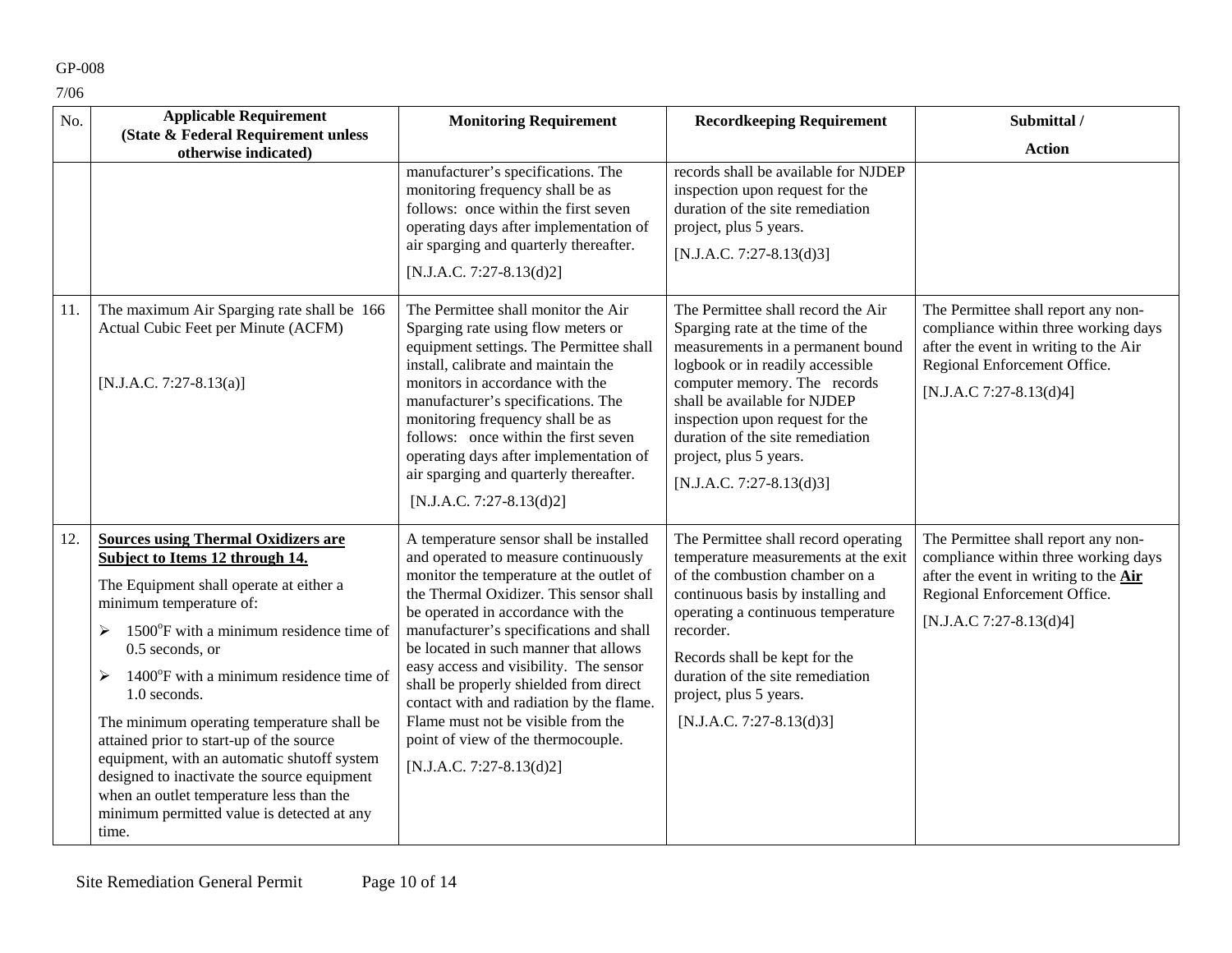| 7/06 |                                                                                                                                                                                                                                                                                                                                                                                                                                                                                                                       |                                                                                                                                                                                                                                                       |                                                                                                                                                                                                                                                                                                    |                                                                                                                                                                                        |
|------|-----------------------------------------------------------------------------------------------------------------------------------------------------------------------------------------------------------------------------------------------------------------------------------------------------------------------------------------------------------------------------------------------------------------------------------------------------------------------------------------------------------------------|-------------------------------------------------------------------------------------------------------------------------------------------------------------------------------------------------------------------------------------------------------|----------------------------------------------------------------------------------------------------------------------------------------------------------------------------------------------------------------------------------------------------------------------------------------------------|----------------------------------------------------------------------------------------------------------------------------------------------------------------------------------------|
| No.  | <b>Applicable Requirement</b><br>(State & Federal Requirement unless                                                                                                                                                                                                                                                                                                                                                                                                                                                  | <b>Monitoring Requirement</b>                                                                                                                                                                                                                         | <b>Recordkeeping Requirement</b>                                                                                                                                                                                                                                                                   | Submittal /<br><b>Action</b>                                                                                                                                                           |
|      | otherwise indicated)                                                                                                                                                                                                                                                                                                                                                                                                                                                                                                  |                                                                                                                                                                                                                                                       |                                                                                                                                                                                                                                                                                                    |                                                                                                                                                                                        |
|      | [N.J.A.C. 7:27-8.13(a)                                                                                                                                                                                                                                                                                                                                                                                                                                                                                                |                                                                                                                                                                                                                                                       |                                                                                                                                                                                                                                                                                                    |                                                                                                                                                                                        |
| 13.  | The Thermal Oxidizers shall be designed to<br>operate at a minimum destruction and removal<br>efficiency of 99% VOCs.<br>[N.J.A.C. 7:27-8.13(a)]                                                                                                                                                                                                                                                                                                                                                                      | None                                                                                                                                                                                                                                                  | The Permittee shall retain on-site the<br>manufacturer's specifications for the<br>control apparatus and make these<br>available for NJDEP inspection upon<br>request. Records shall be kept for<br>the duration of the site remediation<br>project, plus 5 years.<br>[N.J.A.C. 7:27-8.13(d)3]     | None                                                                                                                                                                                   |
| 14.  | The Permittee shall maintain the Thermal<br>Oxidizer per the manufacturer's<br>recommendations.<br>[N.J.A.C. 7:27-8.13(a)]                                                                                                                                                                                                                                                                                                                                                                                            | None                                                                                                                                                                                                                                                  | The Permittee shall retain the<br>manufacturer's specifications for the<br>control apparatus and make these<br>available for NJDEP inspection upon<br>request. Records shall be kept for<br>the duration of the site remediation<br>project, plus 5 years.<br>[N.J.A.C. 7:27-8.13(d)3]             | None                                                                                                                                                                                   |
| 15.  | <b>Sources using Catalytic Oxidizers are</b><br>Subject to Items 15 through 17.<br>The equipment shall attain the minimum<br>operating temperature as set by the<br>manufacturer or 500 °F, whichever is greater.<br>The minimum operating temperature shall be<br>attained prior to start-up of the source<br>equipment, with an automatic shutoff system<br>designed to inactivate the source equipment<br>when the inlet temperature is less than the<br>minimum operating temperature.<br>[N.J.A.C. 7:27-8.13(a)] | A temperature sensor shall be installed<br>and operated to continuously monitor<br>temperature at the inlet of the Catalyst.<br>This sensor shall be operated in<br>accordance with the manufacturer's<br>specifications.<br>[N.J.A.C. 7:27-8.13(d)2] | The Permittee shall record operating<br>temperature measurements prior to<br>the catalyst in the combustion<br>chamber on a continuous basis by<br>installing and operating a continuous<br>temperature recorder. Records shall<br>be kept for a period of five years.<br>[N.J.A.C. 7:27-8.13(d)3] | The Permittee shall report any non-<br>compliance within three working days<br>after the event in writing to the <b>Air</b><br>Regional Enforcement Office.<br>[N.J.A.C 7:27-8.13(d)4] |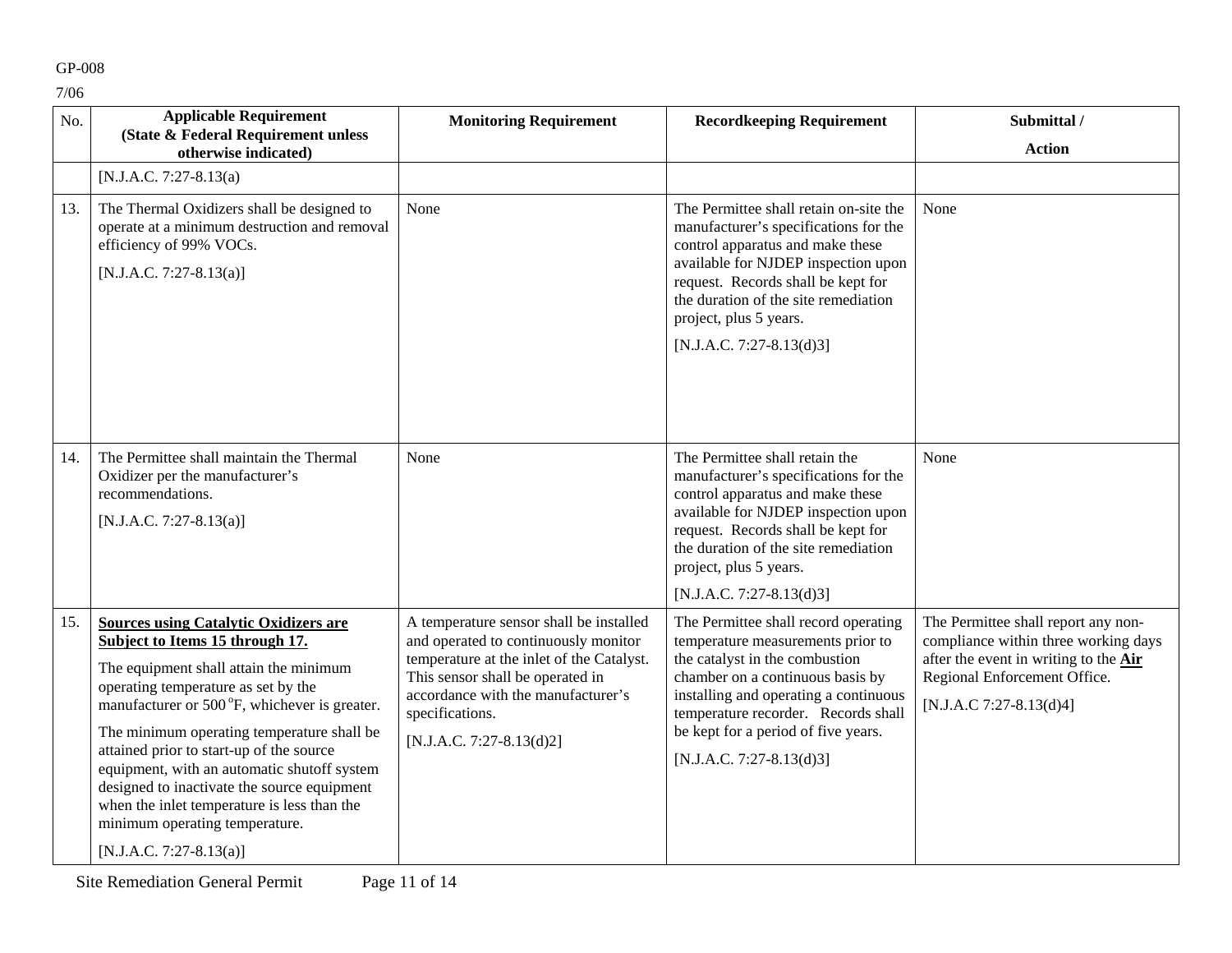| 7/06 |                                                                                                                                                                                                                                                                                                                                                                                                                                                                                                                 |                                                                                                                                                                                                                                                                                                                                                                                                                                                                                                      |                                                                                                                                                                                                                                                                                                                                                                                                                                                                                 |                                                                                                                                                                                        |
|------|-----------------------------------------------------------------------------------------------------------------------------------------------------------------------------------------------------------------------------------------------------------------------------------------------------------------------------------------------------------------------------------------------------------------------------------------------------------------------------------------------------------------|------------------------------------------------------------------------------------------------------------------------------------------------------------------------------------------------------------------------------------------------------------------------------------------------------------------------------------------------------------------------------------------------------------------------------------------------------------------------------------------------------|---------------------------------------------------------------------------------------------------------------------------------------------------------------------------------------------------------------------------------------------------------------------------------------------------------------------------------------------------------------------------------------------------------------------------------------------------------------------------------|----------------------------------------------------------------------------------------------------------------------------------------------------------------------------------------|
| No.  | <b>Applicable Requirement</b><br>(State & Federal Requirement unless                                                                                                                                                                                                                                                                                                                                                                                                                                            | <b>Monitoring Requirement</b>                                                                                                                                                                                                                                                                                                                                                                                                                                                                        | <b>Recordkeeping Requirement</b>                                                                                                                                                                                                                                                                                                                                                                                                                                                | Submittal /<br><b>Action</b>                                                                                                                                                           |
|      | otherwise indicated)                                                                                                                                                                                                                                                                                                                                                                                                                                                                                            |                                                                                                                                                                                                                                                                                                                                                                                                                                                                                                      |                                                                                                                                                                                                                                                                                                                                                                                                                                                                                 |                                                                                                                                                                                        |
| 16.  | The Catalytic Oxidizers shall be designed to<br>operate at a minimum destruction and removal<br>efficiency of 99% VOCs.<br>$[N.J.A.C. 7:27-8.13(a)]$                                                                                                                                                                                                                                                                                                                                                            | None                                                                                                                                                                                                                                                                                                                                                                                                                                                                                                 | The Permittee shall retain the<br>manufacturer's specifications for the<br>control apparatus and make these<br>available for NJDEP inspection upon<br>request. Records shall be kept for<br>the life of the duration of the site<br>remediation project apparatus, plus 5<br>years.<br>[N.J.A.C. 7:27-8.13(d)3]                                                                                                                                                                 | None                                                                                                                                                                                   |
| 17.  | The Permittee shall maintain the Catalytic<br>Oxidizer per the manufacturer's directions.<br>$[N.J.A.C. 7:27-8.13(a)]$                                                                                                                                                                                                                                                                                                                                                                                          | None                                                                                                                                                                                                                                                                                                                                                                                                                                                                                                 | The Permittee shall retain the<br>manufacturer's specifications for the<br>control apparatus and make these<br>available for NJDEP inspection upon<br>request. Records shall be kept for<br>the duration of the site remediation<br>project, plus 5 years.<br>[N.J.A.C. 7:27-8.13(d)3]                                                                                                                                                                                          | None                                                                                                                                                                                   |
| 18.  | <b>Sources using Carbon Adsorption are</b><br>Subject to Items 18 through 20.<br>The adsorption unit shall consist of a<br>minimum of at least two or more carbon<br>canisters in series.<br>When breakthrough is determined based on<br>the weight of the primary canister(s) or the<br>concentration of the vapor stream leaving the<br>primary carbon canister(s), the following<br>action must be taken.<br>The primary carbon canister(s) (closest to the<br>equipment off-gas) shall be replaced with the | The Permittee shall monitor the carbon<br>adsorption system at a frequency that is<br>less than the estimated time for<br>breakthrough or at least quarterly.<br>Either one of the following methods<br>shall be used for breakthrough<br>monitoring.<br>1. Monitor the weight of the primary<br>carbon canister(s) using a weight scale.<br>When the weight of the primary<br>canister(s) is equal to 80% or greater of<br>the weight at saturation as provided by<br>the manufacturer, the primary | The Permittee must maintain records<br>of the estimated breakthrough time,<br>the dates of testing and<br>measurements obtained and make<br>these available for NJDEP inspection<br>upon request until project<br>completion, plus 5 years<br>For sources using a weight scale:<br>Record the date, time and weight of<br>the carbon canister(s), when the<br>primary adsorption unit is changed<br>and make these available for NJDEP<br>inspection upon request until project | The Permittee shall report any non-<br>compliance within three working days<br>after the event in writing to the <b>Air</b><br>Regional Enforcement Office.<br>[N.J.A.C 7:27-8.13(d)4] |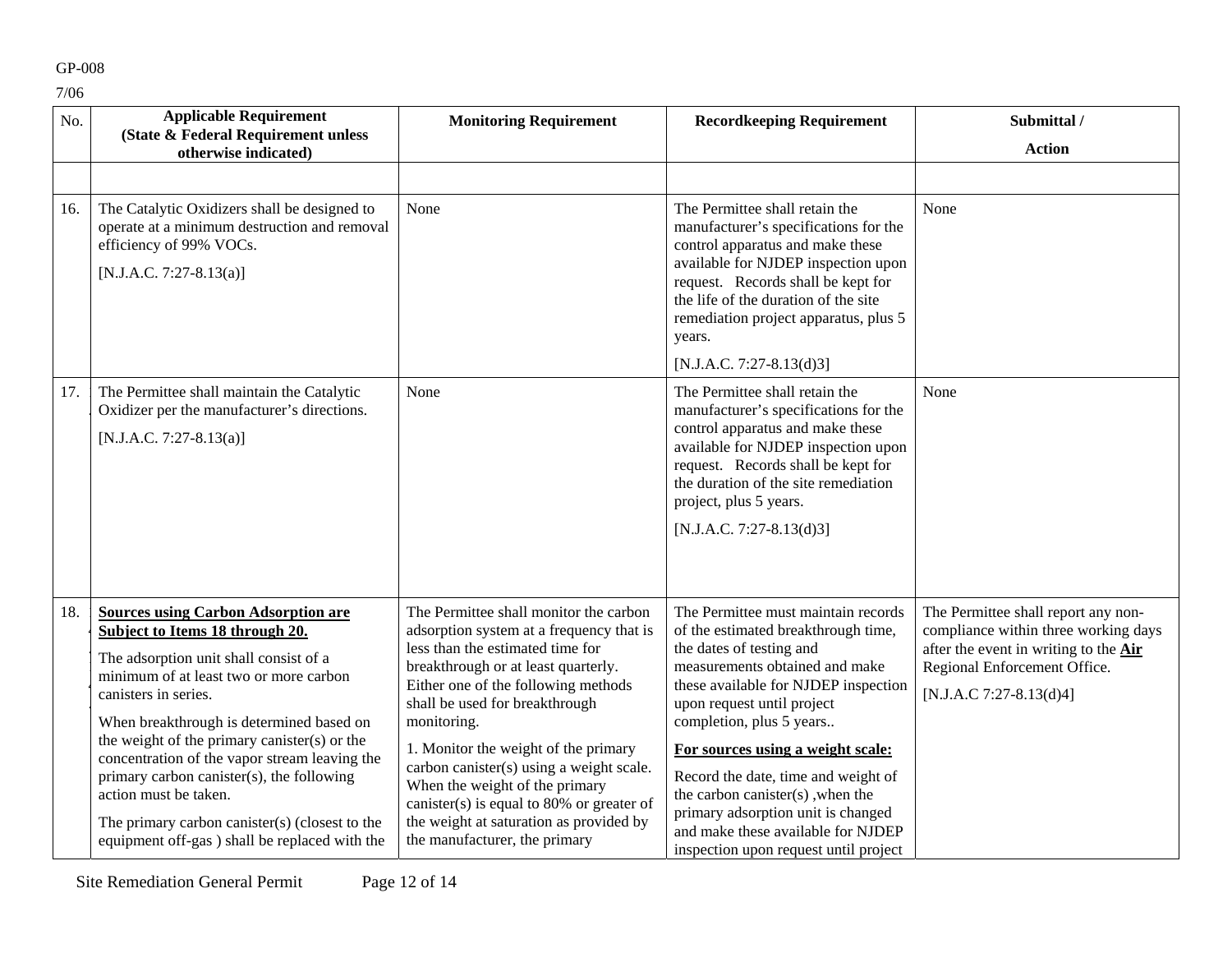| No. | <b>Applicable Requirement</b>                                                                                                                                                                                                                                                                                                                                                                                    | <b>Monitoring Requirement</b>                                                                                                                                                                                                                                                                                                                                                                                                                                                                                                                                                                                                                                                                                                                                                                                                                                            | <b>Recordkeeping Requirement</b>                                                                                                                                                                                                                                                                                                                                                                                                                                                                                                                                                                            | Submittal /   |
|-----|------------------------------------------------------------------------------------------------------------------------------------------------------------------------------------------------------------------------------------------------------------------------------------------------------------------------------------------------------------------------------------------------------------------|--------------------------------------------------------------------------------------------------------------------------------------------------------------------------------------------------------------------------------------------------------------------------------------------------------------------------------------------------------------------------------------------------------------------------------------------------------------------------------------------------------------------------------------------------------------------------------------------------------------------------------------------------------------------------------------------------------------------------------------------------------------------------------------------------------------------------------------------------------------------------|-------------------------------------------------------------------------------------------------------------------------------------------------------------------------------------------------------------------------------------------------------------------------------------------------------------------------------------------------------------------------------------------------------------------------------------------------------------------------------------------------------------------------------------------------------------------------------------------------------------|---------------|
|     | (State & Federal Requirement unless<br>otherwise indicated)                                                                                                                                                                                                                                                                                                                                                      |                                                                                                                                                                                                                                                                                                                                                                                                                                                                                                                                                                                                                                                                                                                                                                                                                                                                          |                                                                                                                                                                                                                                                                                                                                                                                                                                                                                                                                                                                                             | <b>Action</b> |
|     | secondary unit and the secondary unit replaced<br>with fresh or newly regenerated carbon<br>canister.<br>The estimated time for breakthrough shall be<br>calculated based on the amount of carbon in<br>the primary canister(s), the maximum VOC<br>concentration of off-gases measured at the<br>inlet to the carbon adsorption beds, and the<br>specifications of the manufacturer.<br>[N.J.A.C. 7:27-8.13(a)] | canister(s) is replaced by the secondary<br>canister and a fresh or newly<br>regenerated carbon canister is installed<br>as the secondary, or<br>2. Monitor the concentration of VOCs<br>in the off-gases at the inlet to the carbon<br>adsorption system, exiting the primary<br>carbon canister(s) using a properly<br>calibrated portable field instrument<br>(OVA or PID) with a range of 0 to 1000<br>parts per million by volume (ppmv)<br>with an accuracy of $\pm$ 10 % as detailed<br>on pages $213 - 227$ of the Department's<br><b>Field Sampling Procedures Manual</b><br>dated May 1992.<br>The breakthrough point is reached when<br>the concentration of the gases exiting<br>the primary carbon canister(s) exceeds<br>10 % of the inlet concentration of<br>carbon adsorption system or 10 ppmv,<br>whichever is greater.<br>$[N.J.A.C. 7:27-8.13(d)1]$ | completion, plus 5 years.<br>For sources using a portable field<br>instrument:<br>Record the VOC concentration<br>measured at the inlet and outlet of<br>the primary carbon canister(s), and<br>in the discharge stack using a<br>calibrated portable field instrument<br>and make these available for NJDEP<br>inspection upon request until project<br>completion, plus 5 years.<br>Record calibration results in<br>accordance with manufacturer's<br>procedures and make these available<br>for NJDEP inspection upon request<br>until project completion, plus 5<br>years.<br>[N.J.A.C. 7:27-8.13(d)3] |               |
| 19. | The Carbon Adsorption system shall be<br>designed to operate at a minimum destruction<br>and removal efficiency of 99% VOCs.<br>[N.J.A.C. 7:27-8.13(a)]                                                                                                                                                                                                                                                          | None                                                                                                                                                                                                                                                                                                                                                                                                                                                                                                                                                                                                                                                                                                                                                                                                                                                                     | The Permittee shall retain the<br>manufacturer's directions for the<br>control apparatus and make these<br>available for NJDEP inspection upon<br>request. Records shall be kept for<br>the duration of the site remediation<br>project, plus 5 years.<br>[N.J.A.C. 7:27-8.13(d)3]                                                                                                                                                                                                                                                                                                                          | None          |
| 20. | The Permittee shall maintain the Carbon<br>Adsorption system per the manufacturer's<br>recommendations.<br>[N.J.A.C. 7:27-8.13(a)]                                                                                                                                                                                                                                                                               | None                                                                                                                                                                                                                                                                                                                                                                                                                                                                                                                                                                                                                                                                                                                                                                                                                                                                     | The Permittee shall retain the<br>manufacturer's specifications for the<br>control apparatus and make these<br>available for NJDEP inspection upon<br>request.                                                                                                                                                                                                                                                                                                                                                                                                                                              | None          |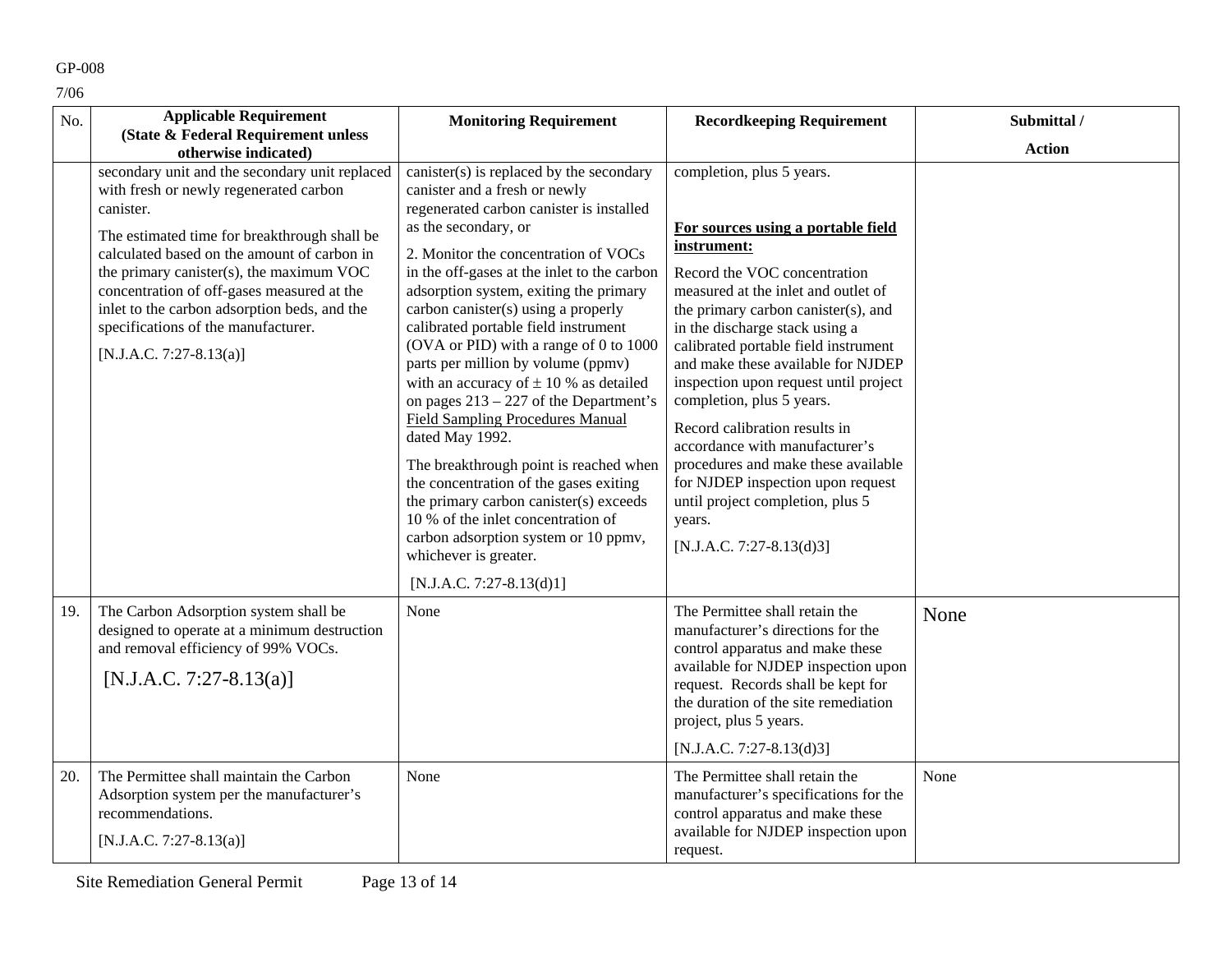| 7/06 |                                                                                                                                                                                                                                          |                                                                                                                                                                                                                                               |                                                                                                                                                                                                                                                                                                                                                                                |                                                                                                                                                      |
|------|------------------------------------------------------------------------------------------------------------------------------------------------------------------------------------------------------------------------------------------|-----------------------------------------------------------------------------------------------------------------------------------------------------------------------------------------------------------------------------------------------|--------------------------------------------------------------------------------------------------------------------------------------------------------------------------------------------------------------------------------------------------------------------------------------------------------------------------------------------------------------------------------|------------------------------------------------------------------------------------------------------------------------------------------------------|
| No.  | <b>Applicable Requirement</b><br>(State & Federal Requirement unless<br>otherwise indicated)                                                                                                                                             | <b>Monitoring Requirement</b>                                                                                                                                                                                                                 | <b>Recordkeeping Requirement</b>                                                                                                                                                                                                                                                                                                                                               | Submittal /<br><b>Action</b>                                                                                                                         |
|      |                                                                                                                                                                                                                                          |                                                                                                                                                                                                                                               | Records shall be kept for the<br>duration of the site remediation<br>project, plus 5 years, in a permanent<br>bound logbook.                                                                                                                                                                                                                                                   |                                                                                                                                                      |
|      |                                                                                                                                                                                                                                          |                                                                                                                                                                                                                                               | [N.J.A.C. 7:27-8.13(d)3]                                                                                                                                                                                                                                                                                                                                                       |                                                                                                                                                      |
| 21.  | Sources using a SICE are Subject to Items 21<br>through 27.<br>The SICE shall be equipped with a 3-way<br>catalyst capable of achieving a minimum<br>control efficiency of 90 % for Total                                                | None                                                                                                                                                                                                                                          | The Permittee shall retain the<br>manufacturer's specifications for the<br>control apparatus and make these<br>available for NJDEP inspection upon<br>request.                                                                                                                                                                                                                 | None                                                                                                                                                 |
|      | Hydrocarbons and Carbon Monoxide and 75<br>% for Nitrogen Oxides.                                                                                                                                                                        |                                                                                                                                                                                                                                               | Records shall be kept for the<br>duration of the site remediation<br>project, plus 5 years, in a permanent<br>bound logbook.                                                                                                                                                                                                                                                   |                                                                                                                                                      |
|      |                                                                                                                                                                                                                                          |                                                                                                                                                                                                                                               | [N.J.A.C. 7:27-8.13(d)3]                                                                                                                                                                                                                                                                                                                                                       |                                                                                                                                                      |
| 22.  | The Permittee shall maintain the SICE and<br>maintain and replace the 3-way catalyst as per<br>the manufacturer's specifications or after a<br>minimum of 4,000 hours of operation,<br>whichever comes first.<br>[N.J.A.C. 7:27-8.13(a)] | An hour meter shall be installed and<br>operated to monitor the daily hours of<br>operation. This sensors shall be<br>installed and shall be located in such<br>manner that allows easy access and<br>visibility.<br>[N.J.A.C. 7:27-8.13(d)2] | The Permittee shall retain the<br>manufacturer's maintenance<br>schedules for the SICE and the 3-<br>way catalyst. Also, the hours of<br>operation shall be recorded for the 3-<br>way catalyst. All records shall be<br>made available for NJDEP<br>inspection upon request for the<br>duration of the site remediation<br>project, plus 5 years.<br>[N.J.A.C. 7:27-8.13(d)3] | None                                                                                                                                                 |
| 23.  |                                                                                                                                                                                                                                          | None                                                                                                                                                                                                                                          | None                                                                                                                                                                                                                                                                                                                                                                           | None                                                                                                                                                 |
|      | The distance from the SICE to the property<br>line shall be greater than or equal to 20 ft.                                                                                                                                              |                                                                                                                                                                                                                                               |                                                                                                                                                                                                                                                                                                                                                                                |                                                                                                                                                      |
|      | [N.J.A.C. 7:27-8.13(d) 2ii]                                                                                                                                                                                                              |                                                                                                                                                                                                                                               |                                                                                                                                                                                                                                                                                                                                                                                |                                                                                                                                                      |
| 24.  | The maximum vapor intake rate shall be 180<br>Standard Cubic Feet per Minute (SCFM).<br>[N.J.A.C. 7:27-8.13(a)]                                                                                                                          | The Permittee shall continuously<br>monitor the vapor intake rate using a<br>flow meter. The Permittee shall install,<br>calibrate and maintain the monitors in                                                                               | The Permittee shall record the vapor<br>intake in a readily accessible<br>computer memory. The<br>recordkeeping frequency shall be as                                                                                                                                                                                                                                          | The Permittee shall report any non-<br>compliance within three working days<br>after the event in writing to the Air<br>Regional Enforcement Office. |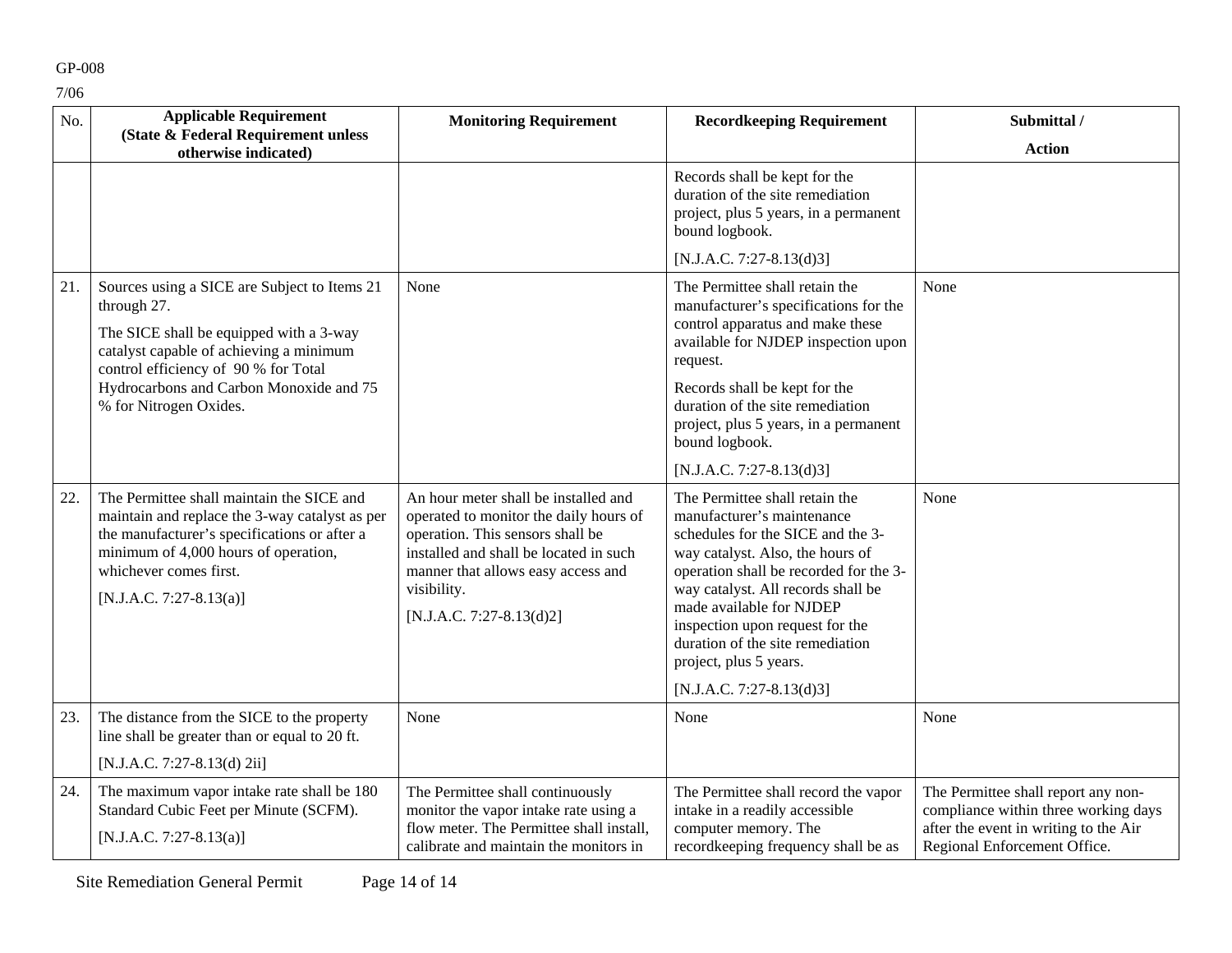| No. | <b>Applicable Requirement</b><br>(State & Federal Requirement unless                                                                                                                                                                                                                           | <b>Monitoring Requirement</b>                                                                                                                                                                                                                                                                                                                                                     | <b>Recordkeeping Requirement</b>                                                                                                                                                                                                                                                                                                                                                                                     | Submittal /             |
|-----|------------------------------------------------------------------------------------------------------------------------------------------------------------------------------------------------------------------------------------------------------------------------------------------------|-----------------------------------------------------------------------------------------------------------------------------------------------------------------------------------------------------------------------------------------------------------------------------------------------------------------------------------------------------------------------------------|----------------------------------------------------------------------------------------------------------------------------------------------------------------------------------------------------------------------------------------------------------------------------------------------------------------------------------------------------------------------------------------------------------------------|-------------------------|
|     | otherwise indicated)                                                                                                                                                                                                                                                                           |                                                                                                                                                                                                                                                                                                                                                                                   |                                                                                                                                                                                                                                                                                                                                                                                                                      | <b>Action</b>           |
|     |                                                                                                                                                                                                                                                                                                | accordance with the manufacturer's<br>specifications.<br>[N.J.A.C. 7:27-8.13(d)2]                                                                                                                                                                                                                                                                                                 | follows: Every 30 Minutes during<br>operation. The records shall be<br>available for NJDEP inspection upon<br>request for the duration of the site<br>remediation project, plus 5 years.<br>[N.J.A.C. 7:27-8.13(d)3]                                                                                                                                                                                                 | [N.J.A.C 7:27-8.13(d)4] |
| 25. | The SICE shall only combust propane as an<br>auxiliary fuel. No other gaseous or liquid<br>commercial or non-commercial fuels shall be<br>combusted as an auxiliary fuel.<br>[N.J.A.C. 7:27-8.13(a)]                                                                                           | None                                                                                                                                                                                                                                                                                                                                                                              | None                                                                                                                                                                                                                                                                                                                                                                                                                 | None                    |
| 26. | The Permittee shall maintain a minimum<br>temperature of 600 degrees Fahrenheit at the<br>inlet of the 3-way catalyst and a minimum<br>temperature increase across the 3-way catalyst<br>of 25 degrees Fahrenheit, measured at the<br>outlet of the 3-way catalyst.<br>[N.J.A.C. 7:27-8.13(a)] | Temperature sensors shall be installed<br>and operated to continuously monitor<br>the temperature at the inlet and the<br>outlet of the 3-way catalyst. These<br>sensors shall be installed and operated<br>in accordance with the manufacturer's<br>specifications and shall be located in<br>such manner that allows easy access and<br>visibility.<br>[N.J.A.C. 7:27-8.13(d)2] | The Permittee shall record the<br>exhaust temperature measured at the<br>outlet of the 3-way catalyst in a<br>readily accessible computer memory.<br>The recordkeeping frequency shall<br>be as follows: Every 30 Minutes<br>during operation. The records shall<br>be available for NJDEP inspection<br>upon request for the duration of the<br>site remediation project, plus 5 years.<br>[N.J.A.C. 7:27-8.13(d)3] | None                    |
| 27. | The Permittee shall maintain the percent<br>oxygen $(O_2)$ level within a range of 0.2 to 1.0<br>% by volume, as measured at the outlet of the<br>SICE.<br>$[N.J.A.C. 7:27-8.13(a)]$                                                                                                           | An oxygen sensor shall be installed and<br>operated to continuously monitor the<br>percent oxygen $(O_2)$ at the outlet of the<br>SICE. This sensor shall be installed and<br>operated in accordance with the<br>manufacturer's specifications and shall<br>be located in such manner that allows<br>easy access and visibility.<br>[N.J.A.C. 7:27-8.13(d)2]                      | The Permittee shall record the<br>percent oxygen measured at the<br>outlet of the SICE in a readily<br>accessible computer memory. The<br>recordkeeping frequency shall be as<br>follows: Every 30 Minutes during<br>operation. The records shall be<br>available for NJDEP inspection upon<br>request for the duration of the site<br>remediation project, plus 5 years.                                            | None                    |